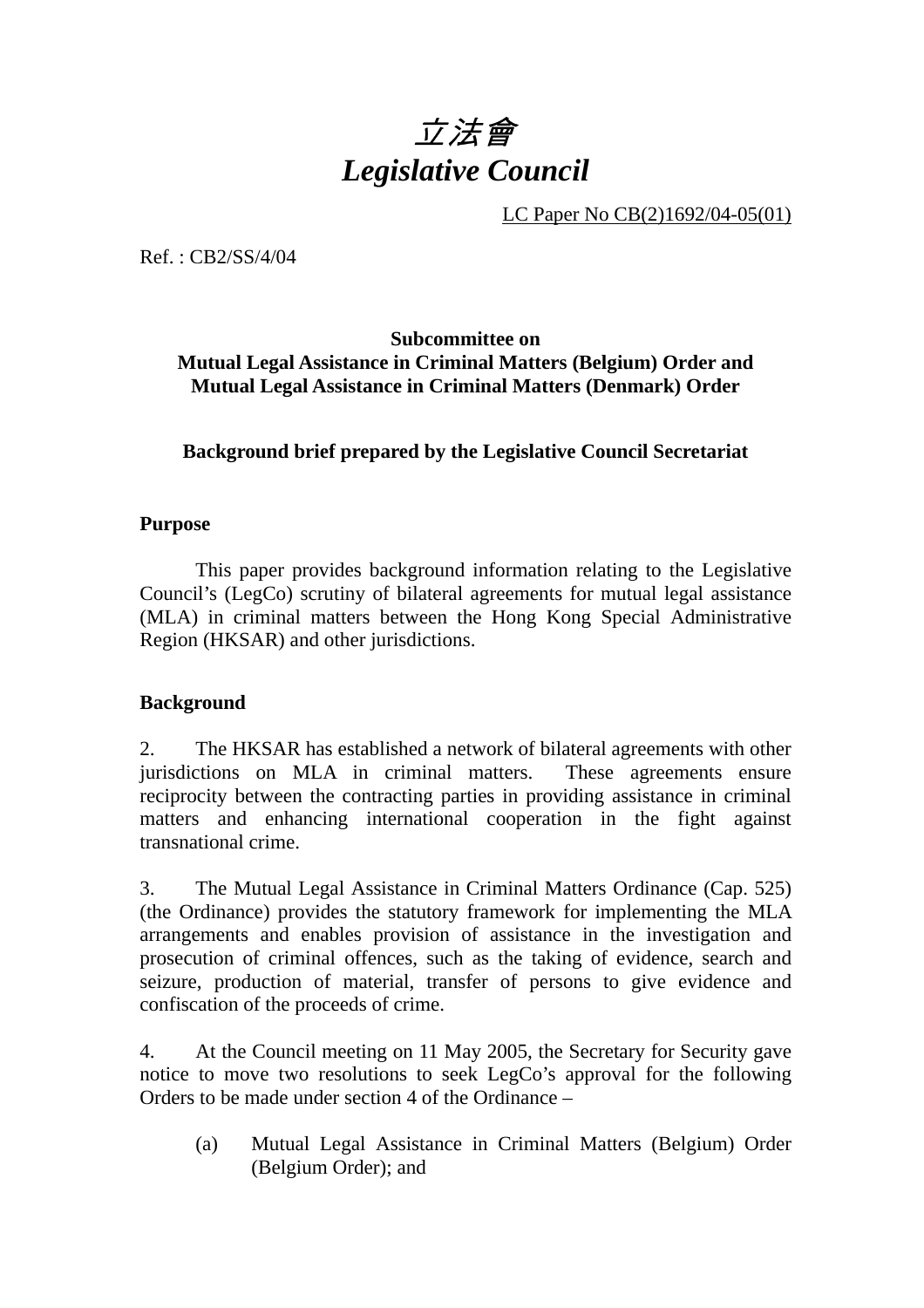(b) Mutual Legal Assistance in Criminal Matters (Denmark) Order (Denmark Order).

### **MLA Orders scrutinised by LegCo**

5. As legislation and arrangements on MLA in criminal matters vary from jurisdiction to jurisdiction, it is necessary for the relevant orders to modify some of the provisions of the Ordinance to reflect the practices of individual negotiation partners. Such modifications enable the HKSAR to comply with its obligations in the agreements concerned. The Model Agreement for the HKSAR, which was agreed by the former Sino-British Joint Liaison Group and approved by the former Executive Council before the reunification, has become the basis for the conduct of negotiations with other jurisdiction. To facilitate LegCo's scrutiny of an order, it is the established practice that the Administration provides an article by article comparison between the order and the Model Agreement.

6. Since the first term of LegCo, five subcommittees (including this Subcommittee) have been formed to scrutinise MLA Orders. A list of these subcommittees are in the **Appendix**. A total of 15 Orders in relation to MLA bilateral arrangements signed with foreign jurisdictions have been made under section 4 of the Ordinance. These jurisdictions are Australia, France, New Zealand, United Kingdom, United States of America, Italy, South Korea, Switzerland, Canada, Philippines, Portugal, Ireland, Netherlands, Ukraine and Singapore.

#### **The Belgium and Denmark Orders**

7. The Belgium Order and the Denmark Order are made in consequence of the arrangements for MLA entered into by the HKSAR Government and the Government of the Kingdom of Belgium and the Kingdom of Denmark on 20 September 2004 and 23 December 2004 respectively.

8. According to the Administration, the two Orders have no sustainability, financial or civil service implications. Public consultation is considered not necessary.

9. The two Orders will come into operation on days to be appointed respectively by the Secretary for Security by notice published in the Gazette.

10. The Legal Service Division has asked the Administration to clarify certain matters relating to the execution of requests for assistance, including the taking or obtaining of evidence under the Belgium Order and the scope of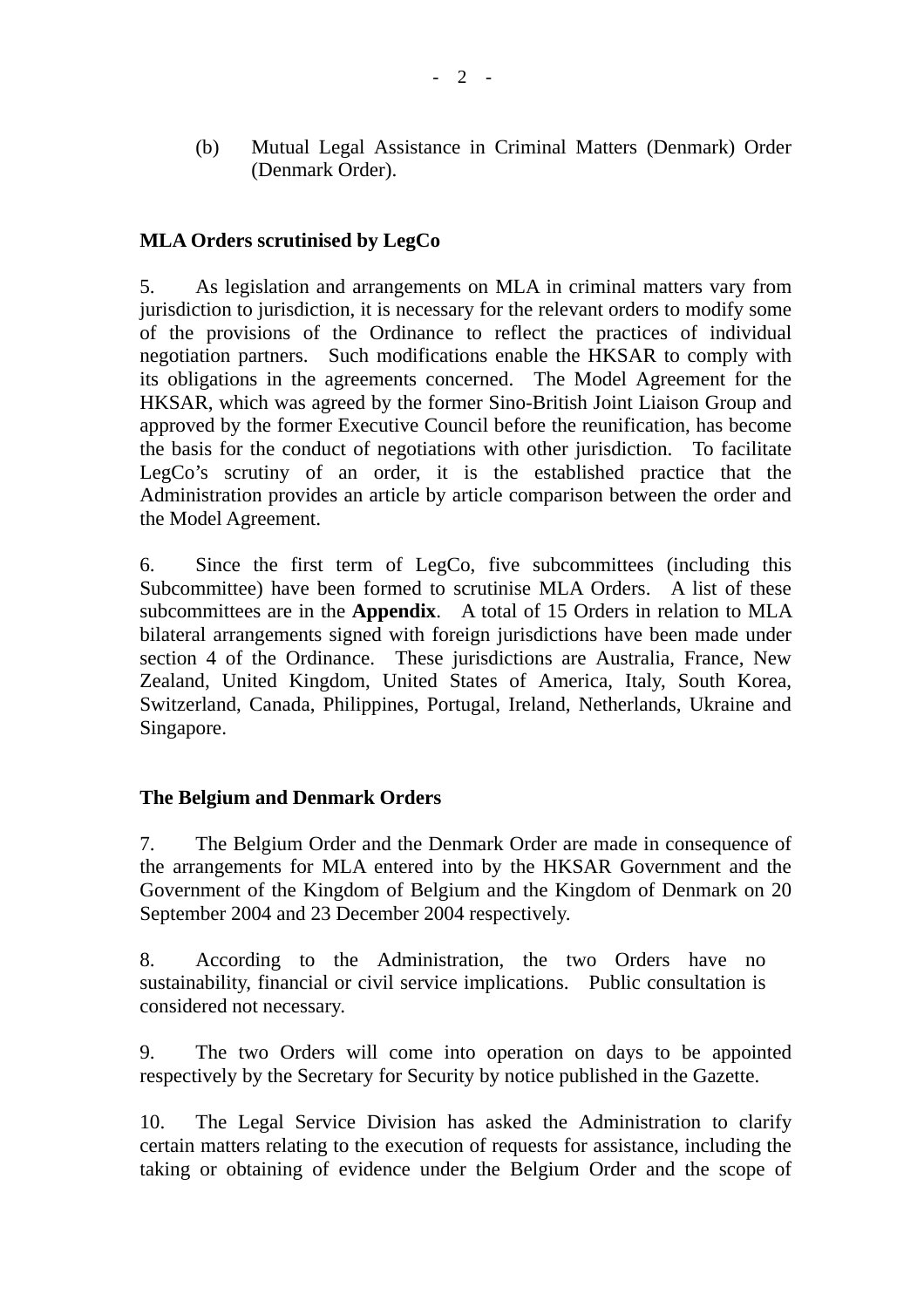certain immunities under the Denmark Order. The Administration's reply is in LC Paper No. CB(2)1574/04-05(05)).

Council Business Division 2 Legislative Council Secretariat 27 May 2005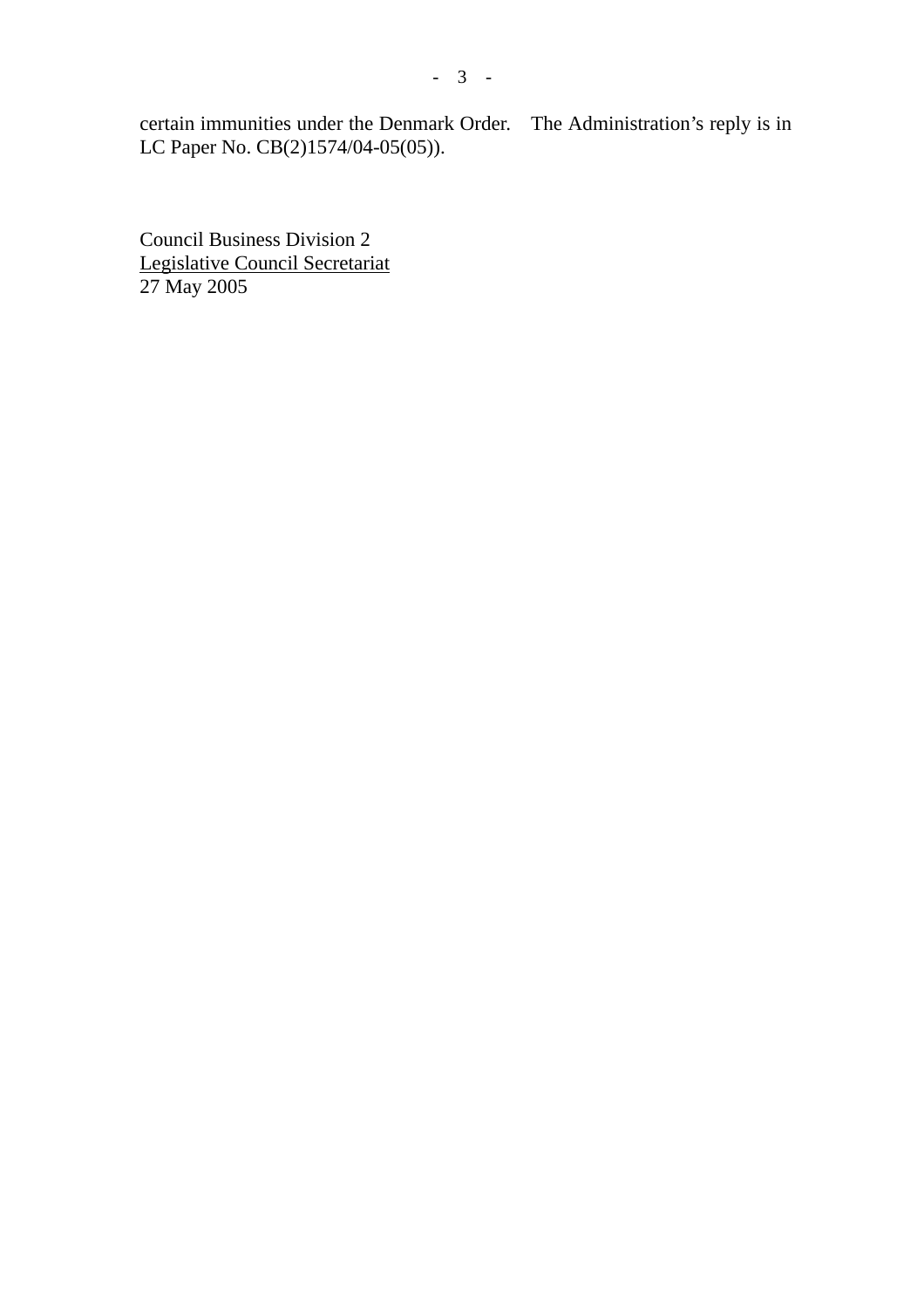**Appendix** 

# **List of Subcommittees formed to study Mutual Legal Assistance in Criminal Matters Orders**

| Name of Subcommittee                                                                                                                                                                                                                                                                                                                                                                                                                                                                                                                                               | Date of<br>forming<br>Subcommittee | <b>No of Orders</b><br>scrutinised | Date of<br>approval by LegCo                                                          |
|--------------------------------------------------------------------------------------------------------------------------------------------------------------------------------------------------------------------------------------------------------------------------------------------------------------------------------------------------------------------------------------------------------------------------------------------------------------------------------------------------------------------------------------------------------------------|------------------------------------|------------------------------------|---------------------------------------------------------------------------------------|
| Subcommittee on                                                                                                                                                                                                                                                                                                                                                                                                                                                                                                                                                    | 30.10.98                           |                                    |                                                                                       |
| Mutual Legal Assistance in Criminal Matters (Australia) Order;<br>Mutual Legal Assistance in Criminal Matters (France) Order;<br>Mutual Legal Assistance in Criminal Matters (New Zealand) Order;<br>Mutual Legal Assistance in Criminal Matters (United Kingdom) Order;<br>Mutual Legal Assistance in Criminal Matters (United States of America) Order;<br>Mutual Legal Assistance in Criminal Matters (Italy) Order;<br>Mutual Legal Assistance in Criminal Matters (South Korea) Order; and<br>Mutual Legal Assistance in Criminal Matters (Switzerland) Order |                                    |                                    | 9.12.98<br>9.12.98<br>9.12.98<br>9.12.98<br>10.11.99<br>19.1.00<br>19.1.00<br>26.6.00 |
| Subcommittee on<br>Mutual Legal Assistance in Criminal Matters (Canada) Order,<br>Mutual Legal Assistance in Criminal Matters (Philippines) Order, and<br>Mutual Legal Assistance in Criminal Matters (Portugal) Order                                                                                                                                                                                                                                                                                                                                             | 12.10.01                           | 3                                  | 19.12.01<br>19.12.01<br>19.12.01                                                      |
| Subcommittee on<br>Mutual Legal Assistance in Criminal Matters (Ireland) Order; and<br>Mutual Legal Assistance in Criminal Matters (Netherlands) Order                                                                                                                                                                                                                                                                                                                                                                                                             | 24.1.03                            | $\mathcal{D}_{\mathcal{A}}$        | 2.7.03<br>29.10.03                                                                    |